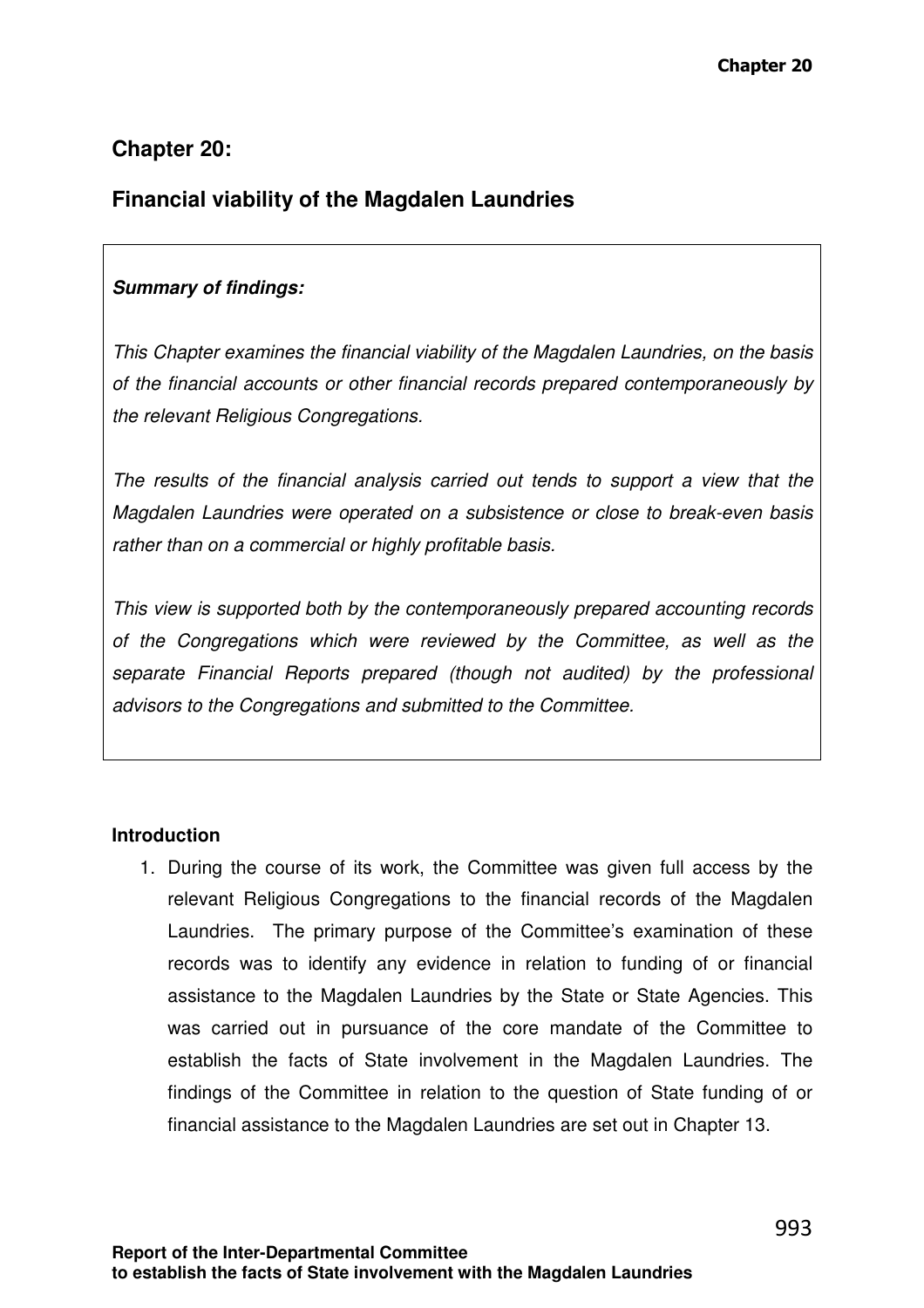- 2. However, the Committee was also aware in its examination of these records that there is significant public interest in relation to the question of the profitability of the Magdalen Laundries during their years of operation. A common perception has been that the Laundries were highly profitable.
- 3. In public comment on this matter there have been instances where laundry receipts (income) have been confused with profit (income minus expenditure). For example, a recent current affairs television programme broadcast a statement that the Magdalen Laundry in Galway made a profit of £56,000 in 1968. This is incorrect. The financial accounts for that year demonstrate that the figure broadcast was the approximate value of the Laundry receipts without any deduction of operating costs and expenses. When these are taken into account, the Magdalen Laundry in Galway in fact made a net loss in that year.
- 4. Although the Committee was not required to do so, it decided, in the public interest, to conduct an analysis of the available financial records of the Magdalen Laundries in order to more accurately assess their financial viability. This Chapter sets out the results of that analysis.
- 5. In summary, the analysis of the available financial records suggested that, in general, the Magdalen Laundries operated on a subsistence or close to break-even basis, rather than on a commercial or highly profitable basis and would have found it difficult to survive financially without other sources of income – donations, bequests and financial support from the State.

#### **Financial records of the Magdalen Laundries**

6. Financial records of 5 of the Magdalen Laundries survived and were available for examination by the Committee. The records examined in respect of each Magdalen Laundry are described below.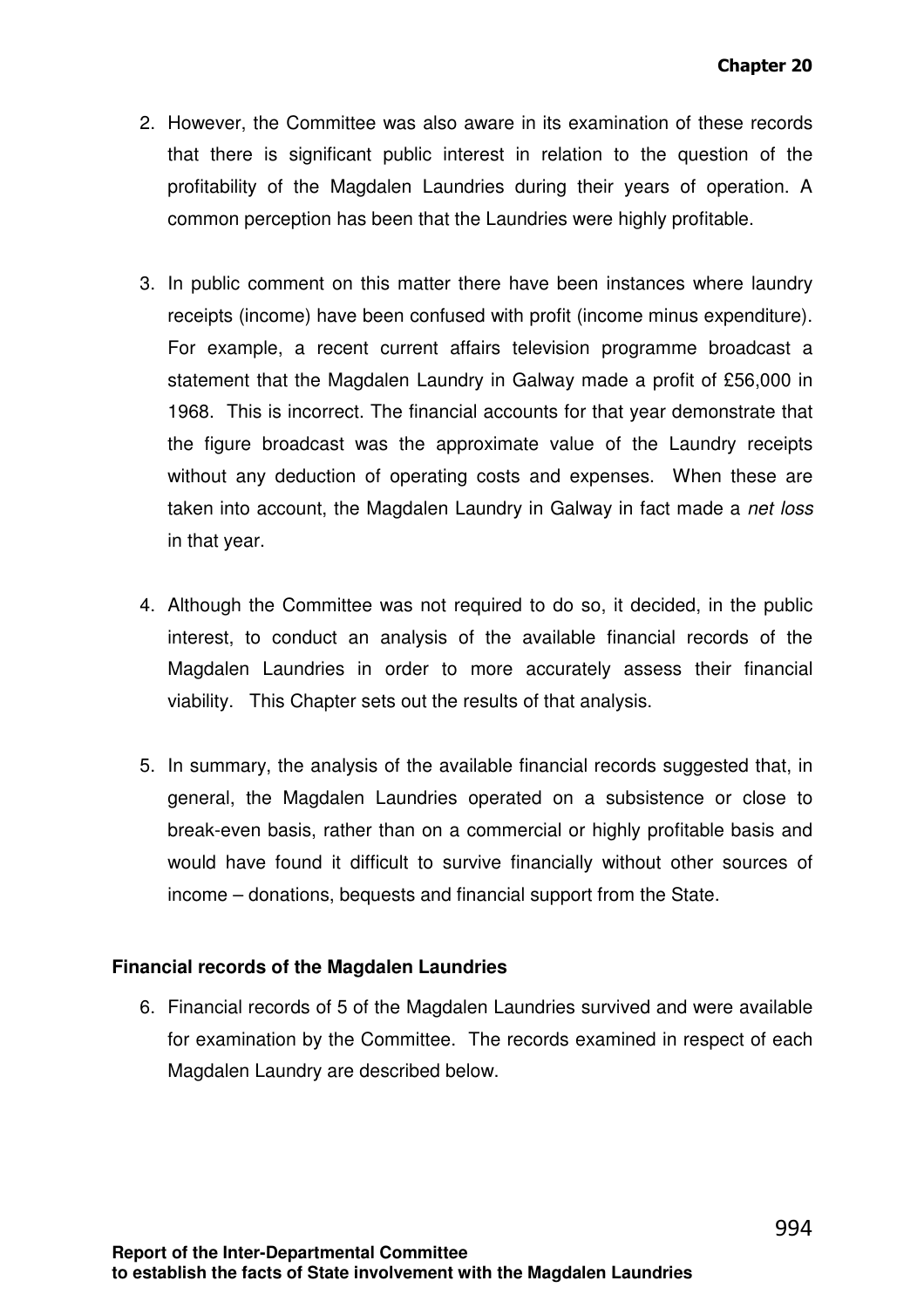#### Order of Our Lady of Charity

- 7. Archived financial ledgers are held in the archives of the Order of Our Lady of Charity relating to both High Park and Sean McDermott Street from 1922 to 1973. In both cases, these are summary ledgers that record receipts and payments on a biannual or annual basis.
- 8. For both High Park and Sean McDermott Street, these summary ledgers are supported by the prime books of entry, which contain a more detailed breakdown of income and expenditure.
- 9. In addition to these ledgers, the following combined Laundry and Residential Home accounts prepared by the Congregation's accountants were also available:

- Sean McDermott Street for each of the years from 1974 to its closure in 1996 and

- High Park for each of the years from 1985 to its closure in 1991.

#### Sisters of the Good Shepherd

- 10. An accounts ledger for the Good Shepherd Convent, schools and Laundry in Limerick covering the period December 1920 to 1992 was the primary source of information on the finances of the Magdalen Laundry in Limerick.
- 11. This accounts ledger is a single hardcover book, with pre-printed ledger pages for receipts and expenditure. The ledger includes details of 4 different accounts: the Convent, the "penitents" (i.e. combined laundry and residence accounts for the women. This title changed to St Mary's from 1975 onwards), the industrial school (St Georges) and the reformatory school (St Josephs). All receipts and expenditure are allocated to the appropriate account, by way of separate pre-printed headings for substantive columns. From 1970 to 1982 the accounts ledger is supported by prime books of entry, for the Laundry and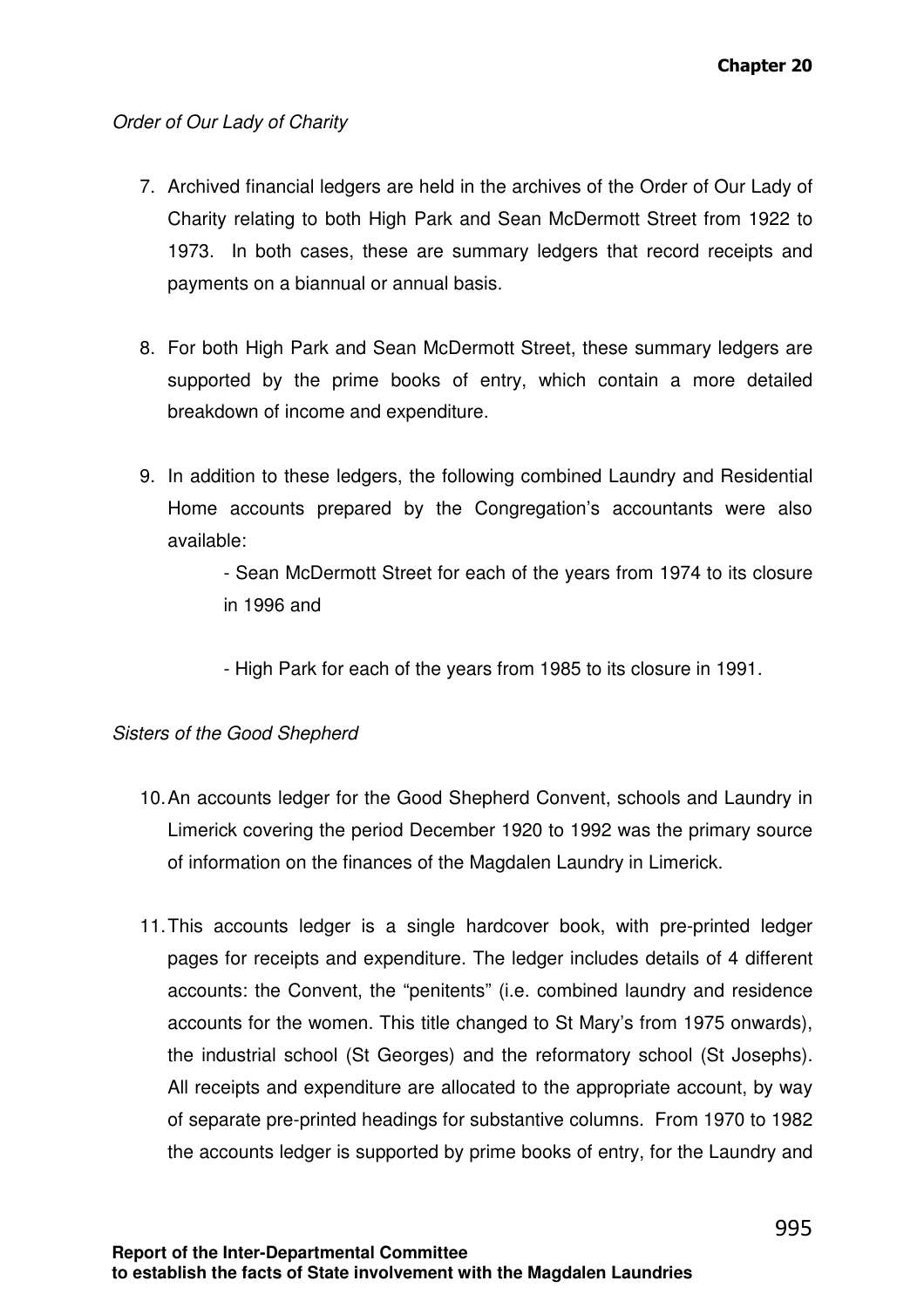St. Mary's, which contain a more detailed breakdown of income and expenditure.

12. Financial records for the Magdalen Laundries at New Ross, Waterford and Cork did not survive.

#### Religious Sisters of Charity

- 13. Financial records relating to the Magdalen Laundry operated by the Religious Sisters of Charity at Peacock Lane, Cork, comprise both Annual Accounts and Payments and Receipts Books.
- 14. The Payments and Receipts books are three handwritten hard-backed books, which were the books of prime entry for the institution. One Receipts Book covers the years 1974-1996 and two Payments Books cover the years 1974- April 1985 and May 1985-January 1993 respectively.
- 15. There are annual income and expenditure accounts relating to the following:
	- the Laundry
	- the Institution (in this context, 'institution' refers to the residence or living quarters for the women who worked in the laundry); and
	- the Convent.
- 16. Laundry accounts were identified for the years 1970 to 1983, as well as for the years 1986, 1988 and 1990. In addition accounts were available for the 9 month period to 30 September 1989. The total period covered by these accounts amounted to 17 years and 9 months.
- 17. For the years 1970 to 1973, the Laundry and Institution (i.e. residence) accounts are combined. Separate accounts for the Laundry and Institution were prepared from 1974 onwards.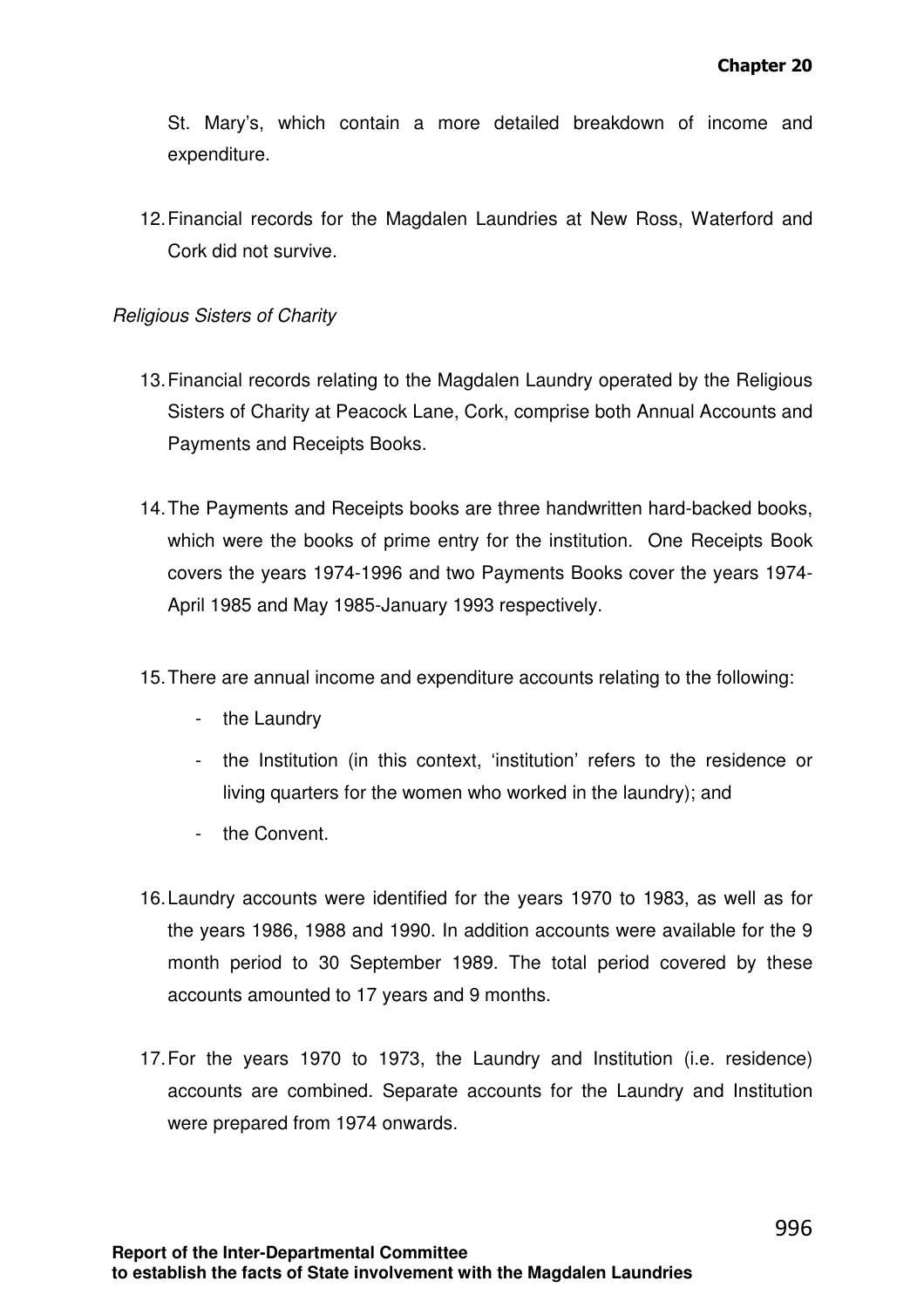- 18. Most of the accounts, from 1970 to 1986, comprise a Receipts and Payments account and bank reconciliation. Additional information is included in some cases, such as a list of the staff employed and their weekly wages (these were paid outside staff and typically comprised of 2 van men, a "helper" and 2 office staff).
- 19. The accounts from 1988 to 1990 (which appear to have been prepared by a firm of accountants) are more complete, including a detailed Trading and Profit and Loss Account, a Balance Sheet, Statement of Source and Application of Funds and Notes to the Accounts.
- 20. As noted above, combined Laundry and Institution (i.e. residence) accounts were prepared for 3 years but for the years 1974 to 1986 they were prepared separately. These separate accounts are similar in format comprising receipts and payments accounts with a bank reconciliation.
- 21. Accounts for the Convent were also examined. These accounts span the years 1974 to 1986, with the exception of the years 1981, 1984 and 1985 for which no accounts were available.
- 22. Financial records for the Donnybrook Magdalen Laundry did not survive.

## Sisters of Mercy

23. The Sisters of Mercy in Galway had a practice of submitting annual accounts to the local Ordinary, the Bishop of Galway. Accounts, which appear to have been prepared by a firm of external accountants for submission to the Diocesan Office in accordance with this practice, were identified for the years 1943 to 1971. Within that period, the accounts for 5 years were missing: 1949, 1950, 1964, 1969 and 1970.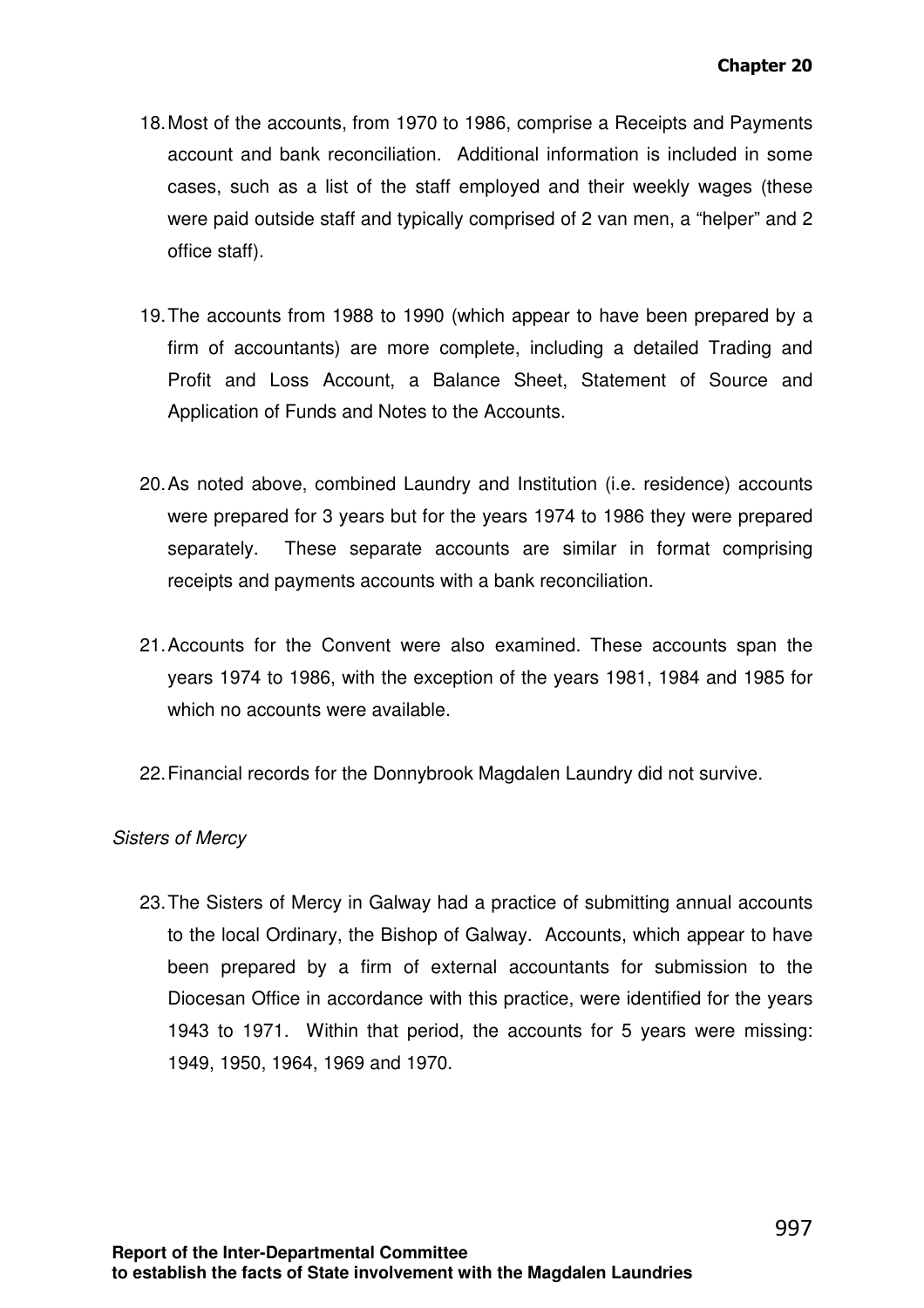- 24. This means that annual accounts are available for the Magdalen Laundry in Galway for a total of 24 years. The accounts are comprised of an income and expenditure account over the 3 bank accounts operated, namely:
	- the Convent and Home (the residence for the women) bank account;
	- the Laundry bank account; and
	- the Capital bank account.
- 25. Financial records for the Dun Laoghaire Magdalen Laundry did not survive and the practice of submission of accounts to the Diocesan Office did not operate.

## **Examination of records**

 $\overline{a}$ 

- 26. The Committee examined the records detailed above. This examination suggested that the Magdalen Laundries were operated on a subsistence or close to break-even basis rather than on a commercial or highly profitable basis.
- 27. In order to seek clarification on this matter the Committee requested the Religious Congregations to ask their accountants to review the records and, where possible, to prepare financial reports. The accountants were requested to include in their reports a statement of average annual income and expenditure for the periods under review expressed in 2011 euro values using the Consumer Price Index produced by the Central Statistics Office.<sup>1</sup>
- 28. The financial reports prepared by the accountants to each Religious Congregation are included in the archives of the Committee's work.
- 29. The figures in the individual reports were prepared consistently from year to year, on a cash, as opposed to an accruals, basis.

 $^1$  Table CPA 04 - Consumer Price Index by Selected Base Reference Period and Year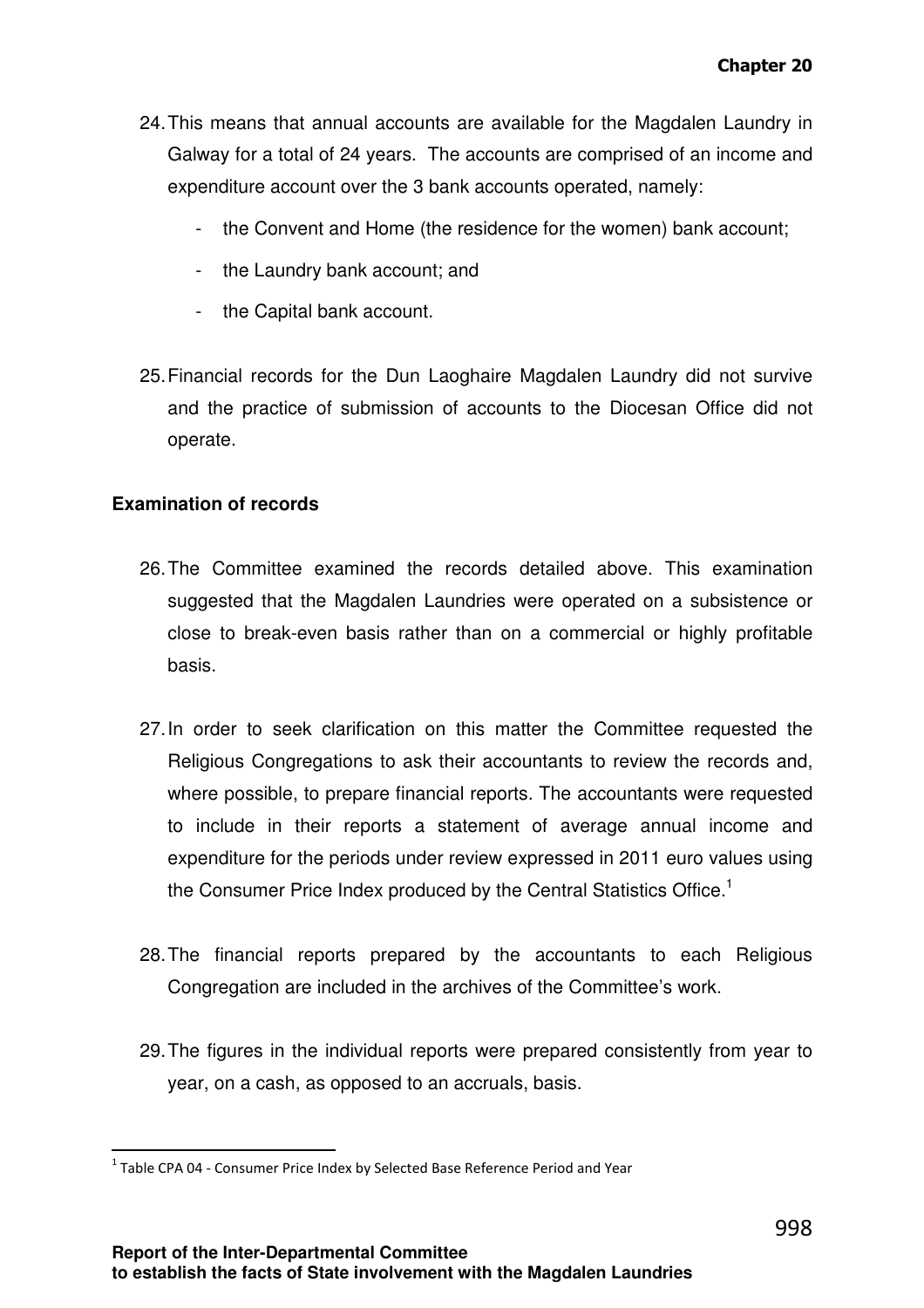- 30. The treatment of machinery and other fixed assets was consistent in all accounts – the associated costs were included as an expense in the year in which the costs were incurred, and not depreciated over their useful life time. The exceptions to this are the accounts of the Religious Sisters of Charity, Peacock Lane, from 1988 to 1990 and the accounts of the Order of Our Lady of Charity in respect of Sean McDermott Street from 1974 to 1996 and High Park from 1985 to 1991.
- 31. Other income such as donations, bequests, dowry income, fundraising and State financial assistance, has been included in the statements of income and expenditure for all the Magdalen Laundries with the exception of the Magdalen Laundry in Galway operated by the Sisters of Mercy.
- 32. The costs associated with the running of the Laundries were identified as the direct operating costs (Laundry Expenses) and the General Maintenance costs of the girls and women who lived and worked there. The Laundry expenses include capital expenditure on machinery, equipment, vans and related repairs, refurbishment costs, boiler fuel oil, detergents, washing powders, bleach, packaging, clothing for ironing machines, solvent and tape for polymarking machines, salt for water softeners, fuel for delivery vans and so on. In the case of the Magdalen Laundries in Galway and Limerick capital expenditure is shown separately in the statements of income and expenditure.
- 33. Wages were not paid either to the girls or women who worked in the Laundries or to the members of the Religious Congregations who also worked there. However, included in Laundry Expenses are wages paid to van drivers and, in some cases, Laundry managers and external labour as the number of women declined. Payment of pocket-money to the girls and women who worked in the Laundries (which commenced at different times in different laundries) is included in the General Maintenance costs for the girls and women.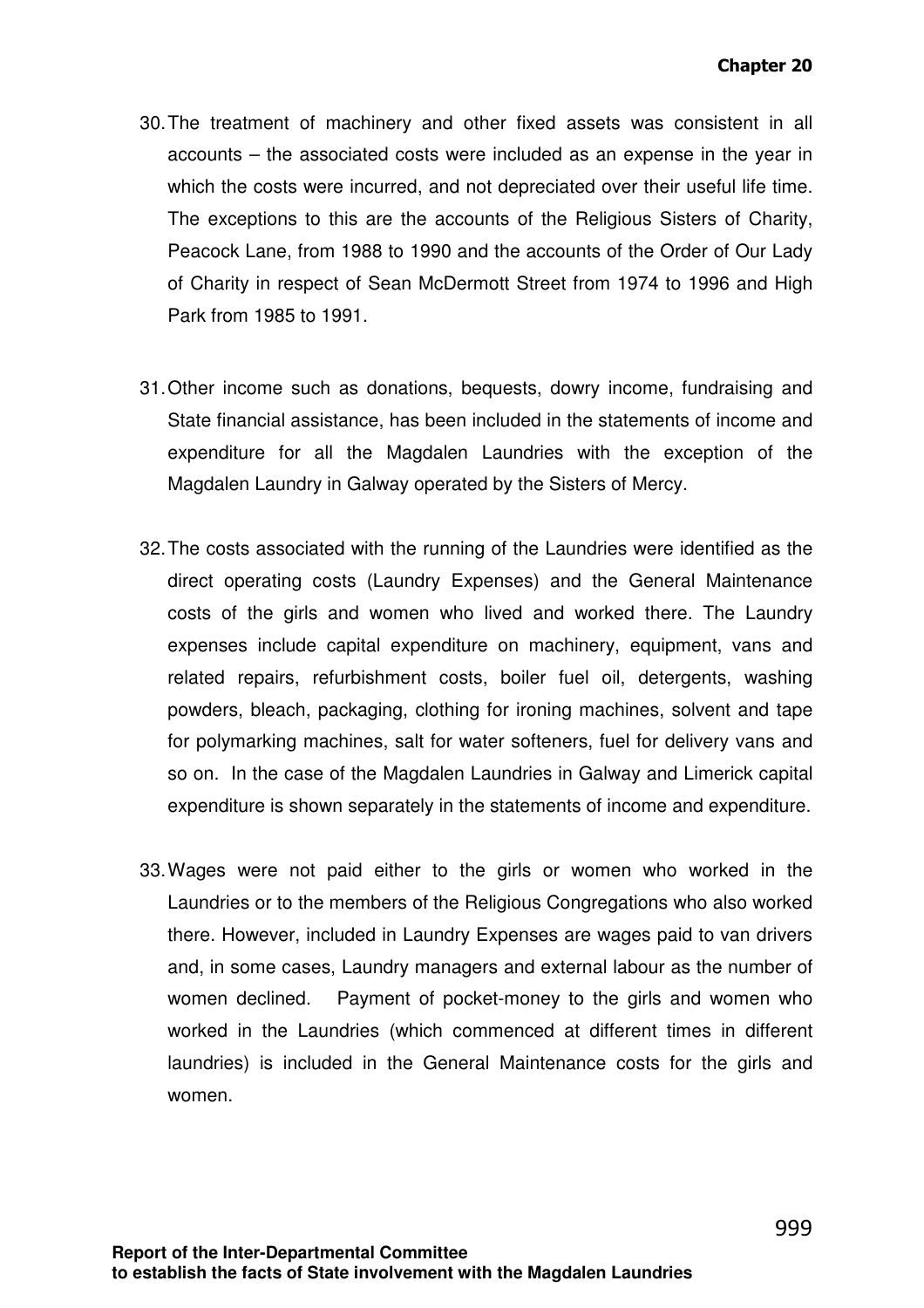- 34. General Maintenance expenses for the girls and women include costs in relation to food, clothing, infirmary, household (residential quarters) such as fuel and so on.
- 35. The maintenance costs and expenses relating to the Sisters who managed and worked in the Laundries are included. Charges for their contributions to the operation of the Laundries are also included in all statements of income and expenditure with one exception, namely the statement prepared for the Magdalen Laundry in Galway operated by the Sisters of Mercy.
- 36. The Committee is conscious of the fact that none of the statements of income and expenditure examined in this chapter were subject to independent audit and that, as outlined above, there were some differences of approach adopted by the Laundries in the recognition and allocation of costs.

## **Financial Reports**

## Order of Our Lady of Charity

- 37. The following information and figures are taken from the report prepared by Robert J Kidney & Co. from the available records of the Laundries at Sean McDermott Street and High Park.
	- a. Sean McDermott Street
- 38. The following table shows the average annual income and expenditure for Sean McDermott Street Convent, Residence and Laundry from 1922 to 1973, converted to their equivalent in 2011 euro values.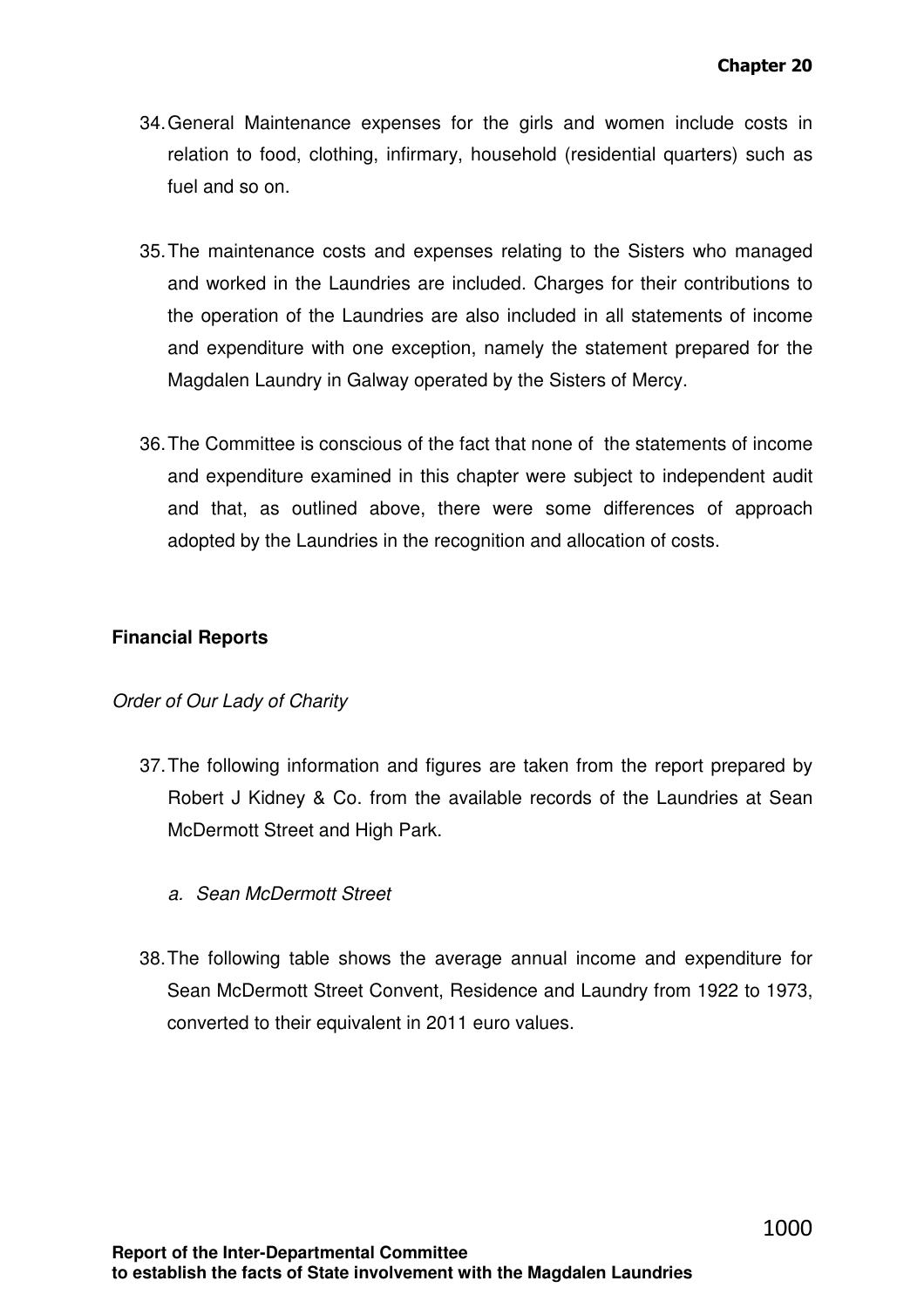#### **1922-1973 Average (2011 Euro values)**

| <b>Laundry Receipts</b>                           | 705,063                      |
|---------------------------------------------------|------------------------------|
| <b>Expenditure</b>                                |                              |
| Laundry expenses<br>Maintenance expenses<br>Other | 414,080<br>415,748<br>84,935 |
|                                                   | 914,763                      |
| Deficit before other income                       | (209, 700)                   |
| Other income                                      | 222,057                      |
| <b>Surplus</b>                                    | € <u>12,357</u>              |

Average annual income and expenditure 1922 - 1973 Sean McDermott Street Convent, Residential & Laundry (expressed in 2011 Euro values)

- 39. As noted above, the financial records of Sean McDermott Street Laundry and Residential Home for the period from 1974 until their closure in 1996 were also available.
- 40. The following table shows the combined annual average income and expenditure for Sean McDermott Street laundry and Residential Home from 1974 to their closure in 1996 expressed in 2011 Euro terms.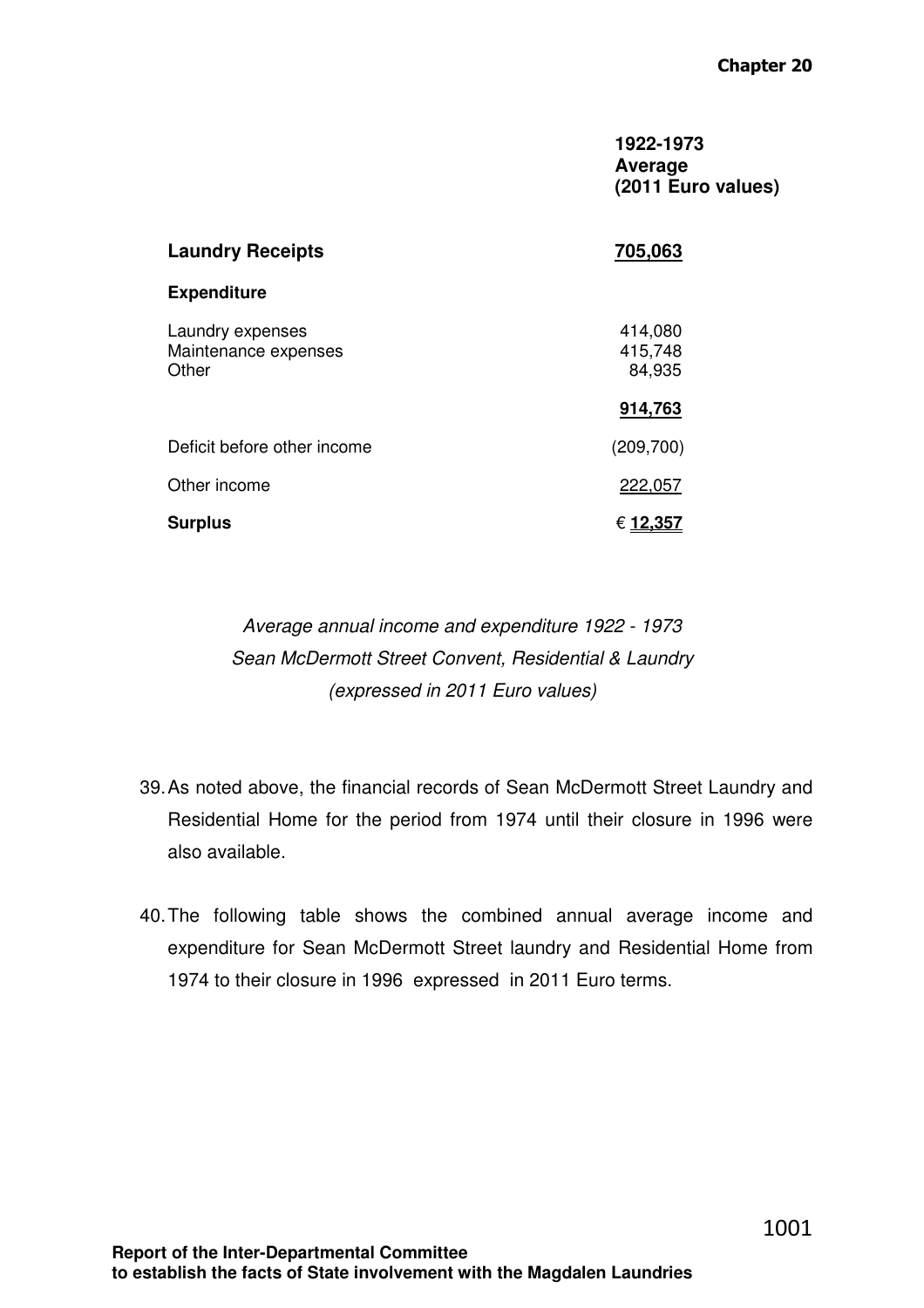**1974-1996 Average (2011 Euro values)** 

| <b>Laundry sales</b>         | 603,147    |
|------------------------------|------------|
| <b>Laundry Expenses</b>      | 525,168    |
| Laundry (Deficit)            | (77, 979)  |
| Other income                 | 119,484    |
| <b>Total income</b>          | 197,463    |
| <b>Expenditure</b>           |            |
| <b>Residents Maintenance</b> | 259,836    |
| <b>Total expenditure</b>     | 259,836    |
| <b>Total (Deficit)</b>       | € (62,373) |

Combined Average annual income and expenditure 1974-1996, Sean McDermott Street Laundry and Residential Home. (expressed in 2011 Euro values)

- 41. Robert J Kidney & Co. made the following comments in relation to the above tables relating to Sean McDermott Street:
	- "… the laundry sales were relatively consistent from year to year, increasing slightly from €456k in 1922 to €677k in 1973. Within that period the most notable changes were in the 1944 to 1948 period where sales increased from €540k to €956k. The 1948 sales were the highest and the sales generally decreased on an annualised basis after that".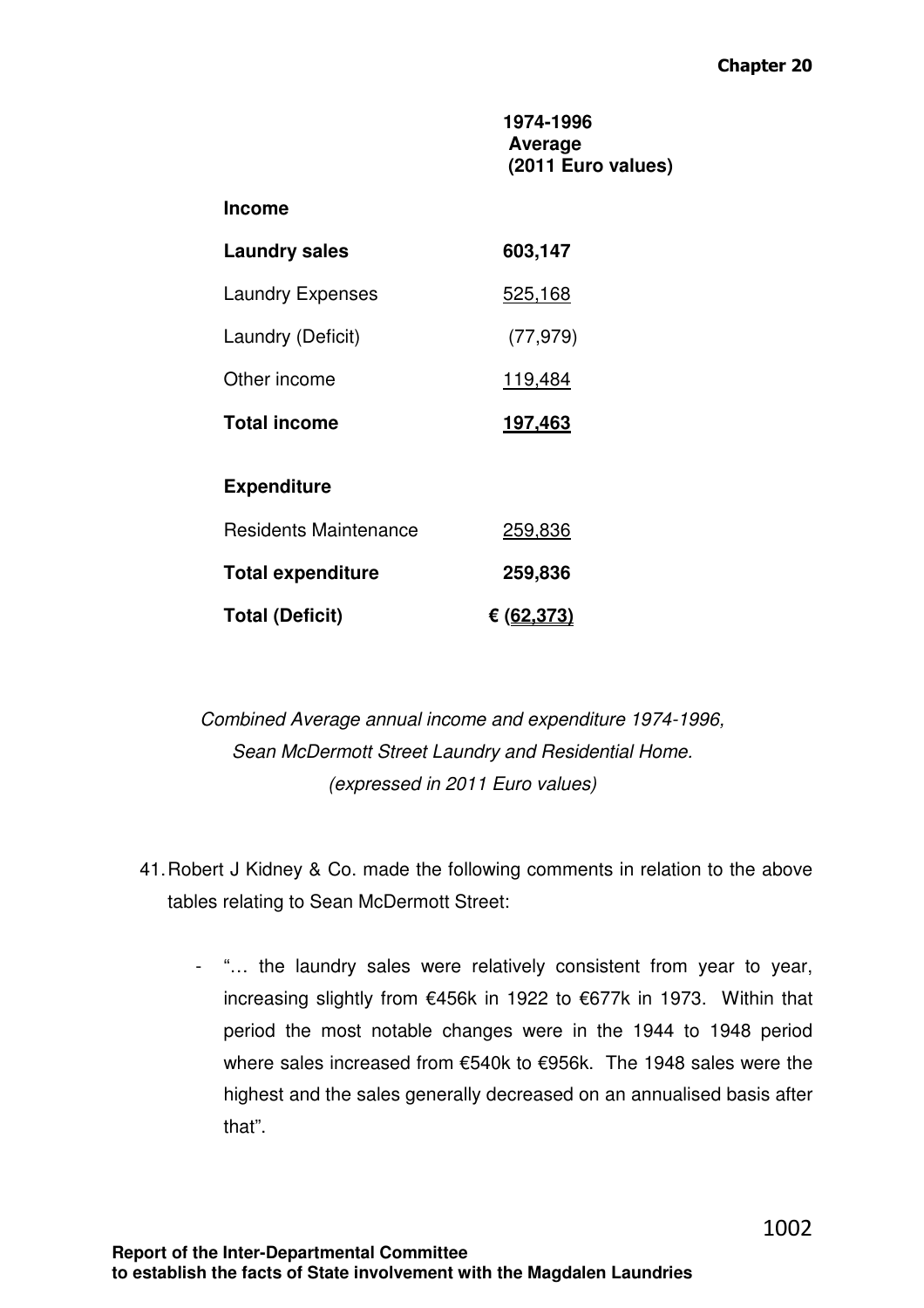- "The average laundry receipts over that period of €705k would not be considered substantial in today's terms given that the current turnover threshold for a small company for audit purposes for example is  $€3.8$ million".
- "The average surplus of €12,358.00 varied considerably due to fluctuations in fundraising and bequest income and repairs or improvements expenditure. All other income and expenses were largely consistent from year to year".
- "It is evident that the average cash surplus of €12k is significantly lower than the average income from other sources of  $E222k$ . This indicates that in themselves, the laundries did not generate sufficient income to cover the running costs of the facility".

# b. High Park

- 42. It was not possible for Robert J Kidney & Co. to compile a similar chart of average annual laundry income and expenditure for High Park, for the following reason: the records were prepared in a way that all the expenditure was pooled.
- 43. This was easily overcome in the Sean McDermott Street records as the laundry was the main activity on the premises so the income and expenditure was easily identifiable. Given the different types of activities that took place in High Park (e.g. the farm and school) it was not possible to retrospectively separate the share of various expenditure heading costs between the different activities. For example it is not possible to allocate a portion of the overall share of fuel, repairs and maintenance to the Laundry as compared to the School or Convent.
- 44. Although the calculation of the average annual income and expenditure for the High Park Laundry was not possible, Robert J Kidney & Co. was able to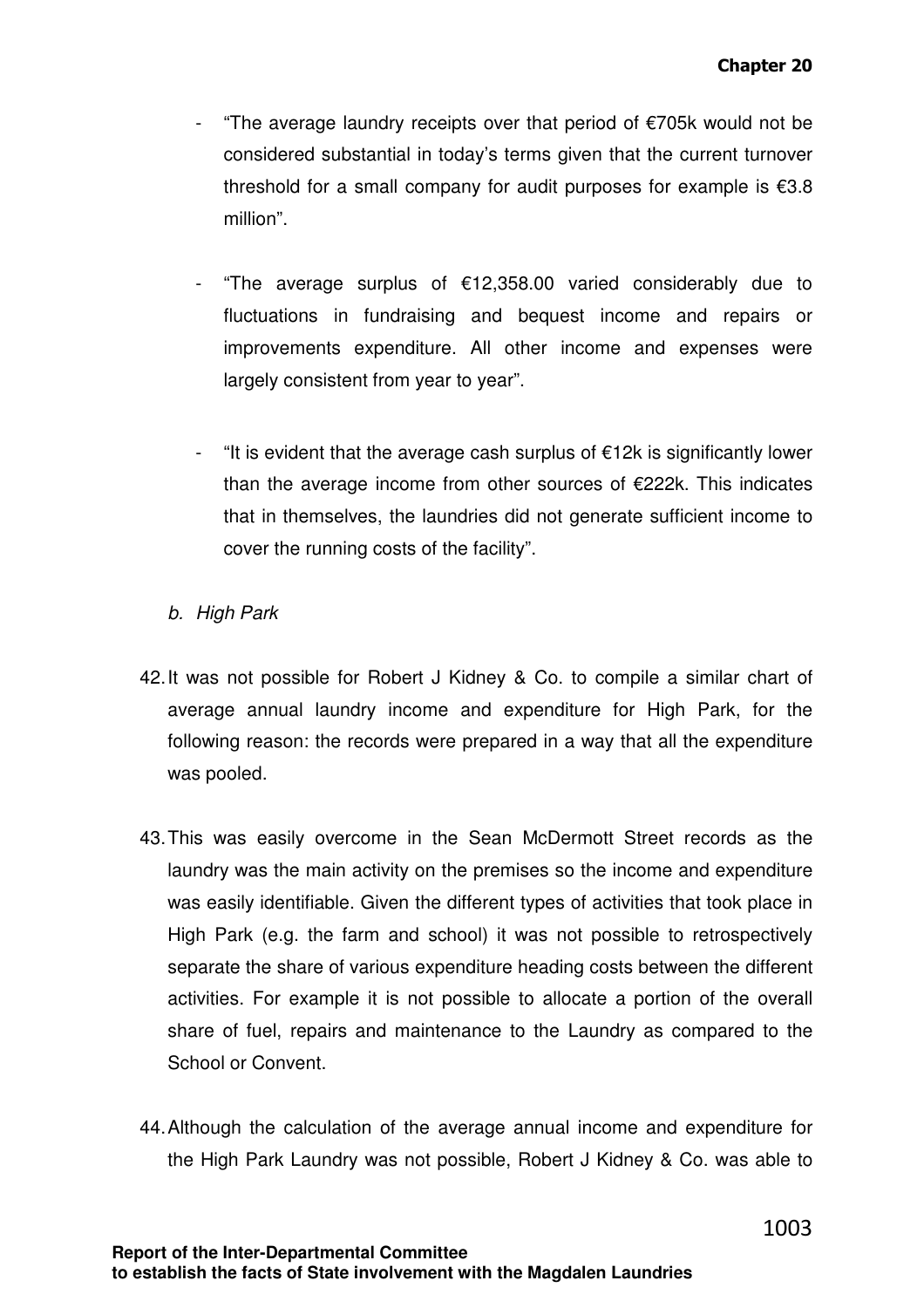determine that the average annual laundry receipts over the period 1922 to 1979 was € 695,842.

- 45. Based on these calculations, Robert J Kidney & Co has noted that "it can be seen that although High Park was a larger campus in relation to operations generally, the scale of the laundry facility was not dissimilar to Sean McDermott Street".
- 46. A combined Laundry and Residential Home income and expenditure statement for High Park was prepared by Robert J Kidney & Co for the period 1985 until the closure of the laundry in 1991. This is expressed in 2011 euro values and is set out in the following table.

|                                                                         | 1985-1991<br>€<br>Average            |
|-------------------------------------------------------------------------|--------------------------------------|
| <b>Income</b>                                                           |                                      |
| <b>Laundry Sales</b>                                                    | 361,229                              |
| <b>Laundry Expenses</b><br>Laundry (Deficit)                            | <u>419,271</u><br>(58,042)           |
| Other income                                                            | 303,547                              |
| <b>Total income</b>                                                     | 245,505                              |
| <b>Expenditure</b>                                                      |                                      |
| <b>Residents Maintenance</b><br>Other costs<br><b>Total expenditure</b> | 281,081<br>101,322<br><u>382,403</u> |
| <b>Total (Deficit)</b>                                                  | <u>€(136,898)</u>                    |

Combined average annual income and expenditure, High Park Laundry and Residential Home (1985-1991) (expressed in 2011 Euro values)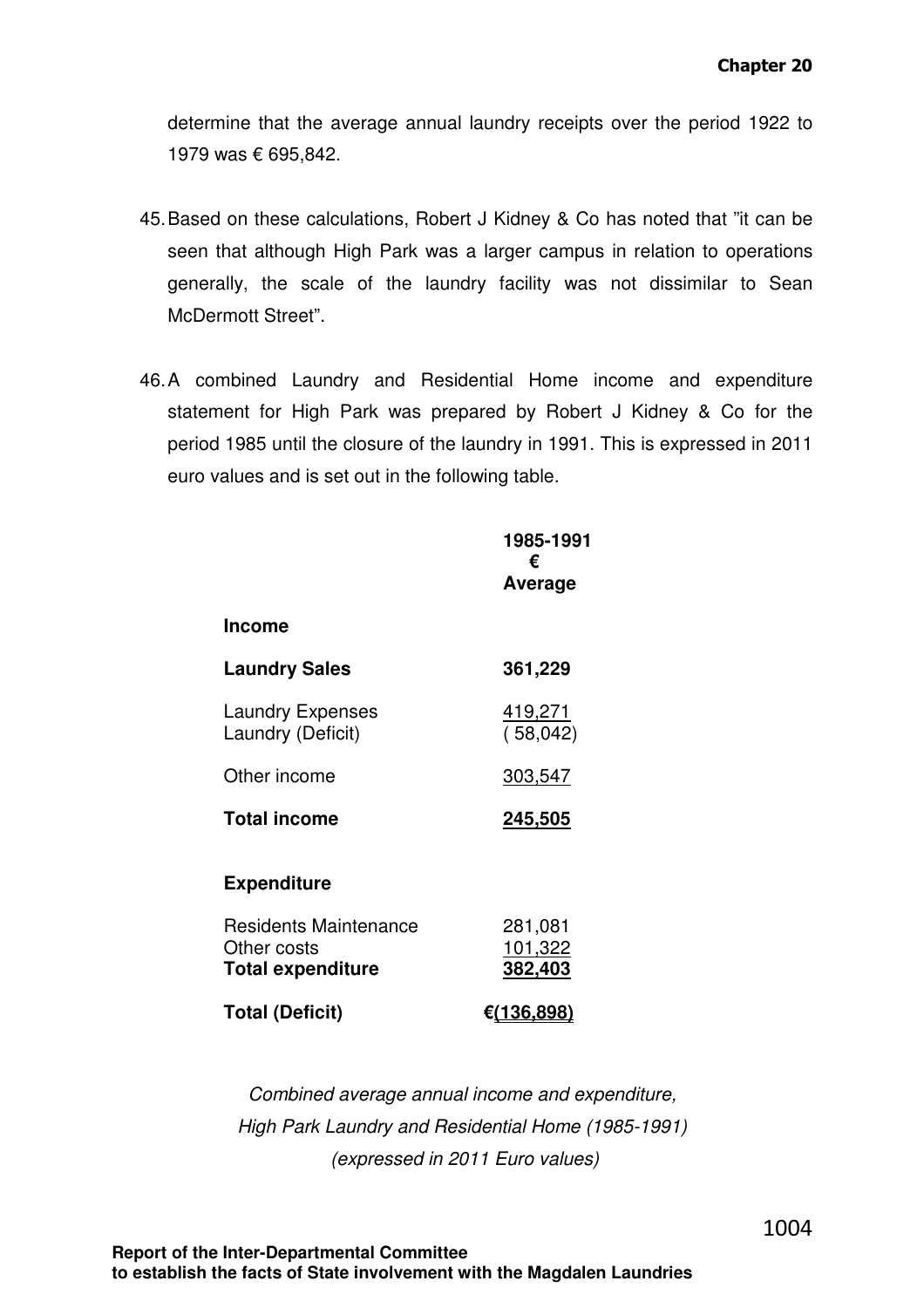- 47. The following overall comments were also made by Robert J Kidney & Co in relation to both Sean McDermott Street and High Park:
	- "The Laundries were not financially substantial undertakings. Average sales from both Sean McDermott Street and High Park from 1922 to 1973 was around €700k per annum in 2011 euro terms.
	- "The Receipts from the laundry sales were applied towards the maintenance of the residents and the religious".
	- "There is no evidence that operation of the laundries had a financial benefit to the Order".
	- "Sean McDermott Street was heavily reliant on other sources of revenue to survive financially. The average deficit from the facility before other sources of income such as bequests and donations for the period 1922 to 1973 was €210k in 2011 euro terms".

#### Sisters of the Good Shepherd

- 48. The following information and figures are taken from the report prepared by Noel Delahunty & Co on the basis of the financial records for the Magdalen Laundry in Limerick operated by the Good Shepherd Sisters.
- 49. The following note was attached to explain the reason for the provision of two tables:

"The Sisters managed the laundry up to 31 December 1975. From 1 January 1976 it was managed by Mr John Kennedy who, from that date, introduced outside people to the workforce. It is apparent from the records that the operation of the laundry moved from the provision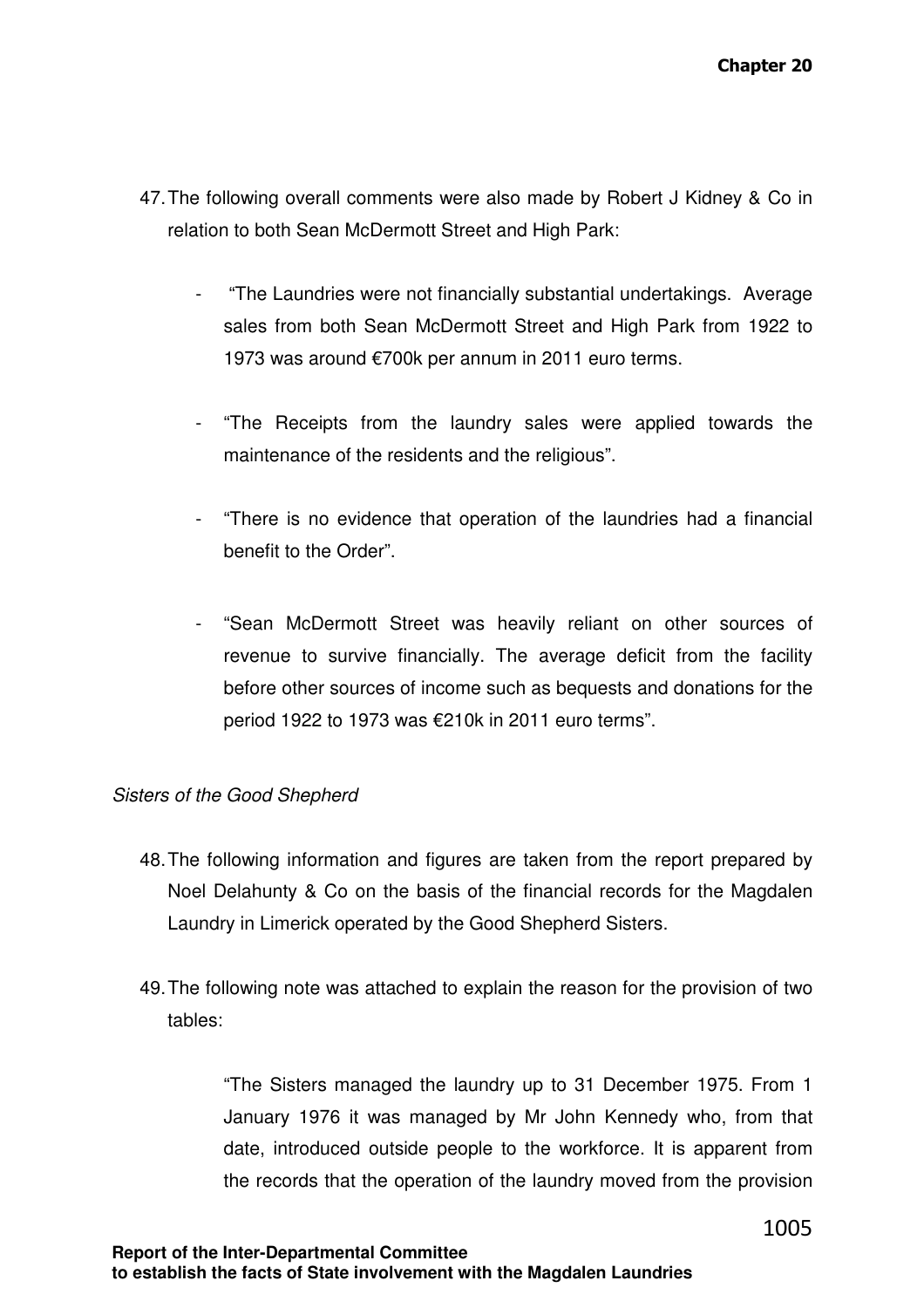of a local service to a commercial operation after Mr Kennedy's appointment. We have, therefore, prepared Income and Expenditure accounts in 2 parts, 1922 to 1975 and 1976 to 1982. We have prepared the figures on an actual basis and also at 2011 Euro values".

#### Period 1922 to 1975

|                            | <b>Yearly Average</b> |               |
|----------------------------|-----------------------|---------------|
|                            |                       | 2011          |
|                            | <b>Actual</b>         | <b>Values</b> |
|                            | £                     | €             |
| <b>Laundry Income</b>      | 29,623                | 766,381       |
| <b>Laundry Expenditure</b> | 14,919                | 411,624       |
| Laundry Plant & Equipment  | 1,337                 | 29,547        |
| <b>Surplus</b>             | 13,367                | 325,210       |
| Other Income               | 866                   | 14,571        |
|                            | 14,233                | 339,781       |
| <b>General Expenses</b>    |                       |               |
| - Girls and women          | 7,875                 | 207,614       |
| - Sisters                  | 4,260                 | 118,811       |
| <b>Surplus</b>             | £2,098                | €13,356       |

Average annual income and expenditure, Good Shepherd Laundry Limerick 1922-1975 (Expressed in Irish Pounds and at Euro 2011 values)

50. The following table sets out the average annual income and expenditure for the period 1976-1982, during which an external commercial manager operated the laundry for the Sisters of the Good Shepherd, with the assistance of external paid employees.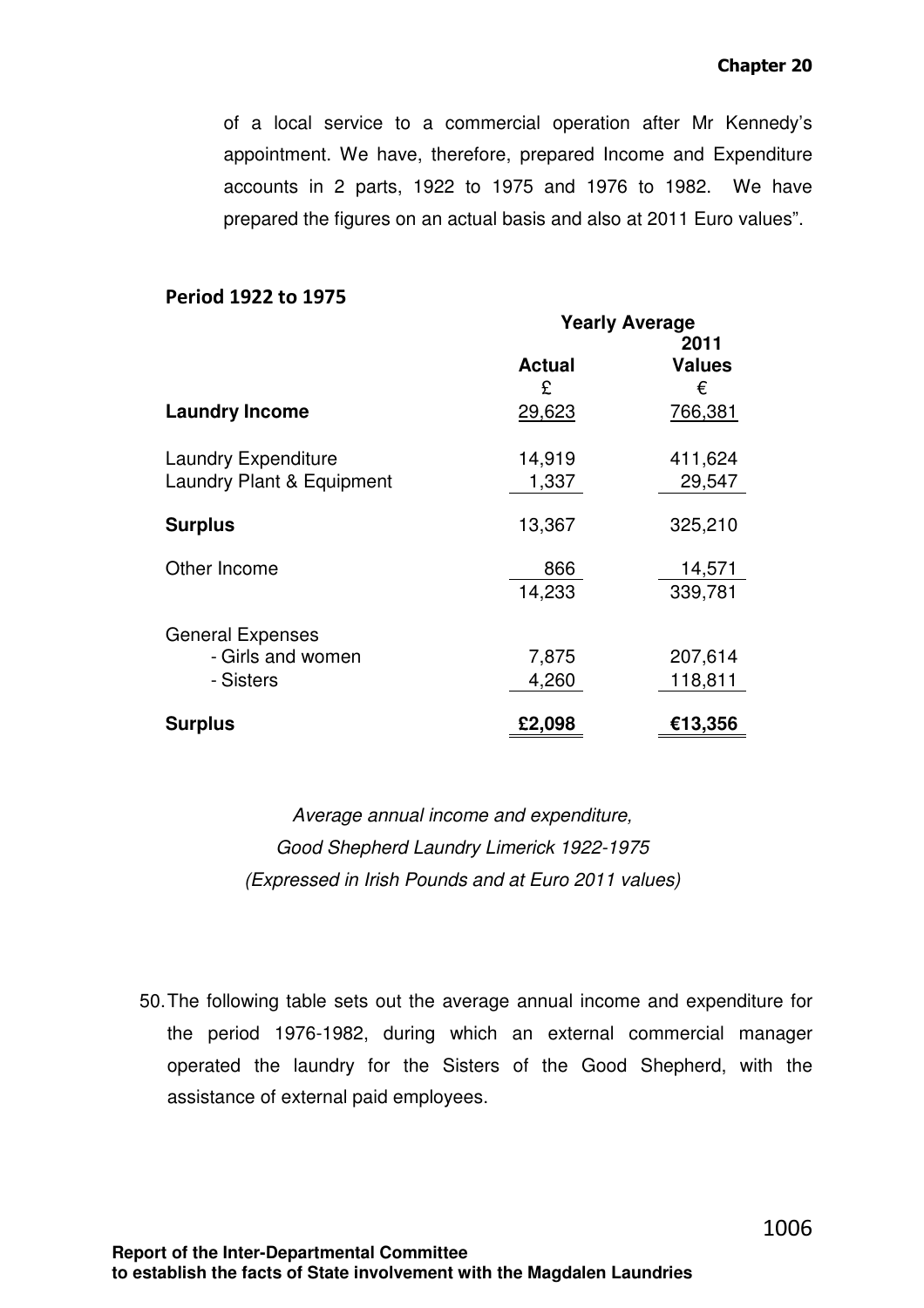#### Period 1976 to 1982

|                                             | <b>Yearly Average</b> |               |
|---------------------------------------------|-----------------------|---------------|
|                                             |                       | 2011          |
|                                             | <b>Actual</b>         | <b>Values</b> |
|                                             | £                     | €             |
| <b>Laundry Income</b>                       | 283,076               | 1,311,237     |
|                                             |                       |               |
| Laundry Expenditure                         | 214,203               | 983,456       |
| Laundry Plant & Equipment                   | 17,907                | 82,076        |
| <b>Surplus</b>                              | 50,966                | 245,705       |
| Other Income                                | 33,556                | 154,402       |
|                                             | 84,522                | 400,107       |
| <b>General Expenses</b>                     |                       |               |
| Girls and Women<br>$\overline{\phantom{0}}$ | 37,108                | 183,852       |
| <b>Sisters</b>                              | 22,768                | 113,954       |
| <b>Surplus</b>                              | £24,646               | €102,301      |

Average annual income and expenditure, Good Shepherd Laundry Limerick 1976-1982 (Expressed in Irish Pounds and Euro 2011 values)

- 51. The following notes were attached to the tables above:
	- "General Expenses for the girls and women who lived and worked there: This included food, medical, bedding and clothing, outings and pocket money. If one costed their work at average weekly earnings for industrial workers the results would show massive deficits, for example year 1950 would show, in 2011 values, estimated deficit of €664,000 compared with €13,000 in the above figures.
	- General Expenses Sisters: This represents similar outlay as for the girls and women in respect of Sisters in the laundry. Taking into account the number of Sisters involved in all aspects of the operation of the laundry over the full period under review, to ignore their work contribution would distort the laundry costs".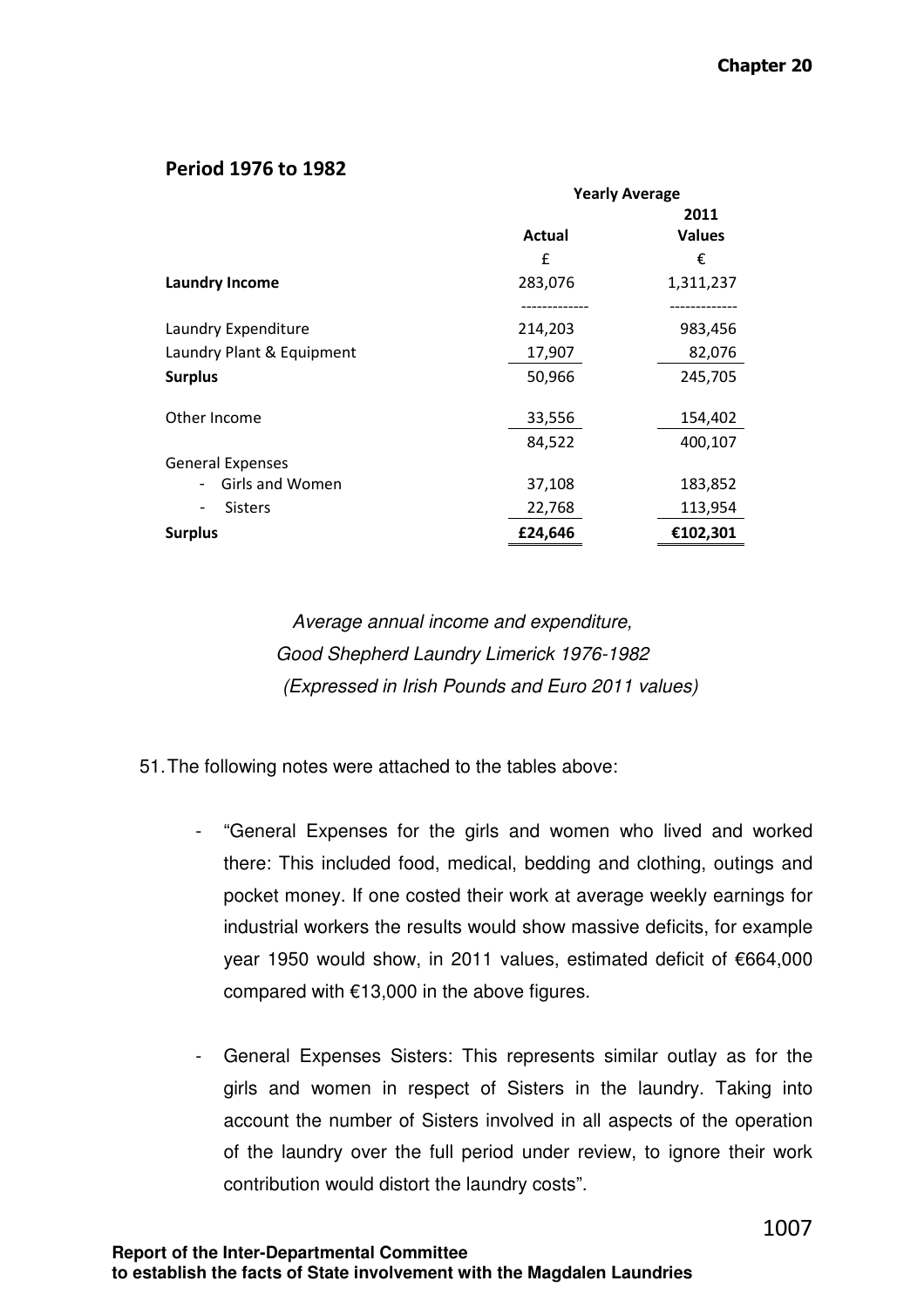52. The following comments were made by Delahunty & Co in relation to the two tables above:

> "The above summaries illustrate the impact which the employment of lay staff from 1976 had on the turnover and net surplus for the laundry from that date. They also support the view already expressed that:

- The Sisters were not skilled in the management of a commercial enterprise. The laundry, while under their management, was operated as a source of funds to support the maintenance of the girls and women together with a contribution to the upkeep of the sisters.
- A review of the laundry operation over the 61 years, 1922 to 1982, should be done in two time-spans, before / after 1976.
- Any assessment of the funds generated over the periods must take account of the increases as a result of lay staff employment over the last 7 years".
- 53. The following general comments were also made by Delahunty & Co in relation to all the information examined:
	- "No significant variations in income pattern were noted with the exceptions of (a) the Shannon Airport Contract and (b) the knock-on effect of the employment of lay manager / staff.
	- The figures show, on average after other income, a small yearly surplus for the years 1922-1975 with substantial increase in the following 7 years. The breakdown was as follows: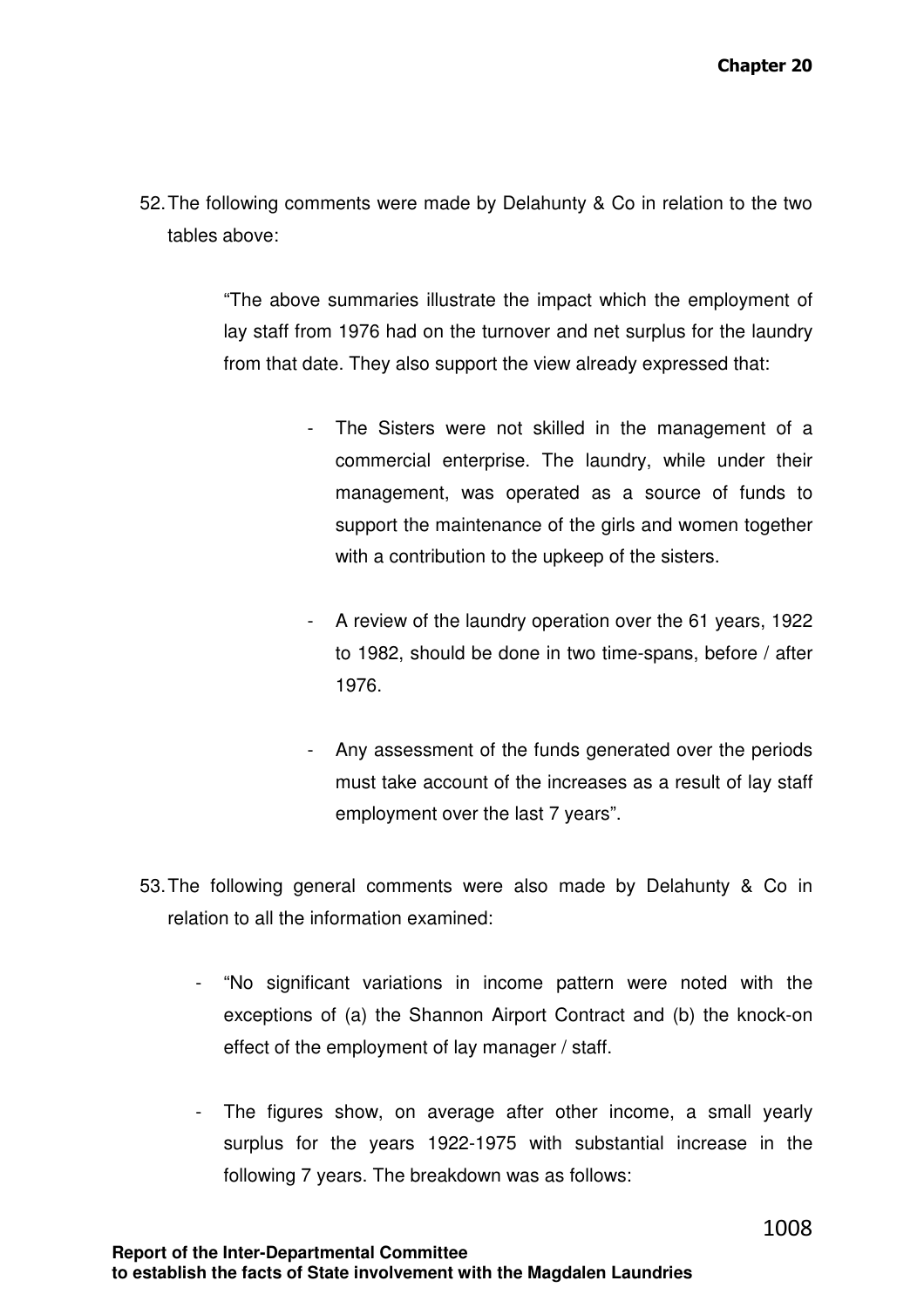| Years showing surplus | 27        |
|-----------------------|-----------|
| Years showing deficit | <u>34</u> |
| Total                 | 61        |

- The Laundry did not generate large sums of money for the Province, the records show that it was operated as a source of funds to support the maintenance of the girls and women together with contribution towards the upkeep of the Sisters. Any surplus was part used to fund other works. For example, in 2011 values, €536,761 was spent on Capital Outlay for a Teenage Unit".
- 54. The Committee was also provided with input in this regard by the lay manager who operated the laundry from 1976-1982 on behalf of the Sisters of the Good Shepherd.
- 55. As set out elsewhere in this Report, John Kennedy was employed as manager of the laundry operated by the Good Shepherds at Limerick from 1976 to 1982. In 1982 he purchased the business from the Order as a going concern.
- 56. Mr Kennedy has been quoted publicly as saying that he made a profit of approximately £100,000 in his first year trading in 1982. Mr Kennedy has commented as follows on this point:

"it is stated that I made a profit of 100,000 pounds in my first years trading after I bought the business from the Nuns. Firstly, this figure is misleading, as it is gross profit and secondly I worked tooth and nail to increase turnover in that year to repay my borrowings. Thirdly, it bears no relation to what the Nuns may or may not have earned in previous vears".<sup>2</sup>

 $\overline{a}$ 

 $^2$  Note for the Inter-Departmental Committee by John Kennedy, dated 8 October 2012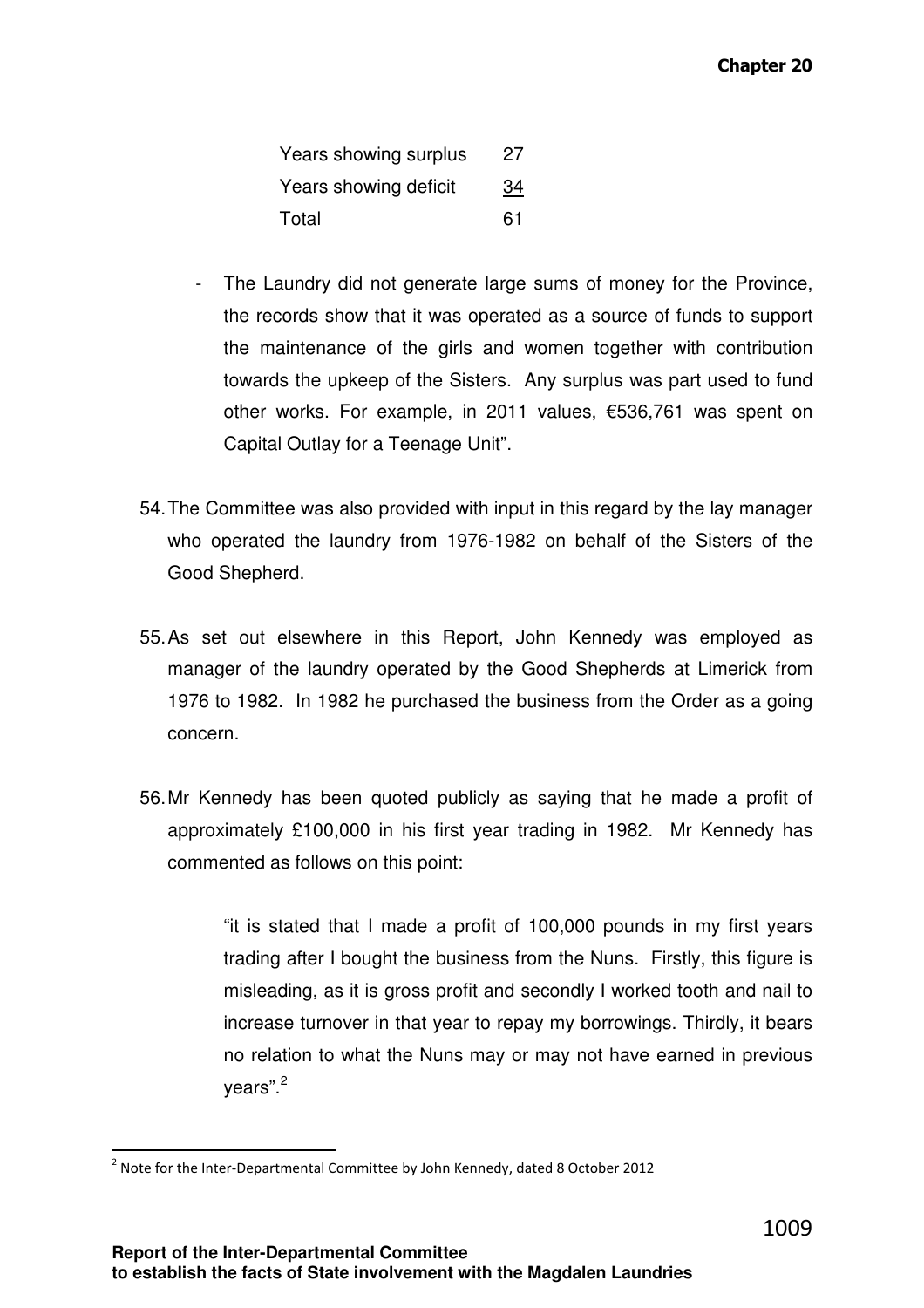57. He also refers to the fact that he secured:

"many new contracts and had to increase the throughput of the Laundry to handle this extra work. I achieved this by, for example, installing bigger and better washing machines, taking on extra male staff for the heavy physical work, buying bigger delivery vans and sinking a high capacity submersible pump in the borehole well for our own reliable, cheaper, high pressure water supply".<sup>3</sup>

#### Religious Sisters of Charity

- 58. The following information and figures are taken from a report prepared by Nolan & Associates on the basis of the available financial records of the Peacock Lane Laundry, Cork.
- 59. The following table shows the average annual Laundry income and expenditure for the 17 years and 9 months period for which records are available. The figures are expressed in both Irish Pounds and their equivalent in 2011 Euro values.

|                                                        | <b>Actual</b><br>£             | 2011<br>€                       |
|--------------------------------------------------------|--------------------------------|---------------------------------|
| Receipts<br><b>Laundry Expenses</b>                    | 130,809<br>(92, 985)<br>37,824 | 621,238<br>(415,909)<br>205,329 |
| Maintenance Expenses<br>- Girls and Women<br>- Sisters | (25, 397)<br>(11, 377)         | (142, 746)<br>(57, 599)         |
| <b>Surplus</b>                                         | £1,050                         | €4.984                          |

Average annual income and expenditure, Peacock Lane, Cork for the 17 years and 9 months period detailed in paragraph 16

 $\frac{1}{3}$ ld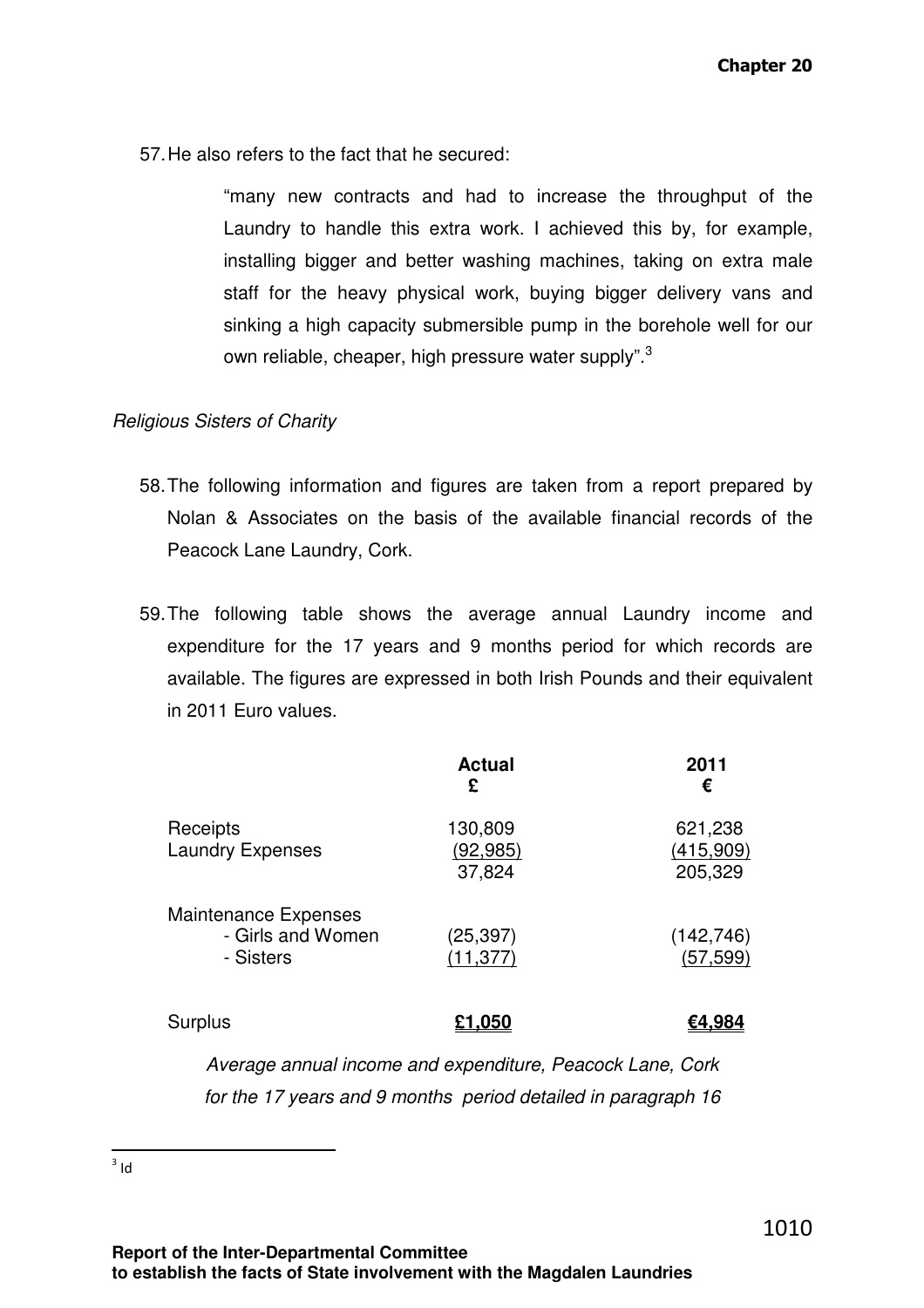(Expressed in Irish Pounds and in Euro 2011 values)

60. Notes were attached to the above table, which are summarised as follows:

- The Laundry accounts are unusual in that there is no expense for rent or insurance, which was paid by the Convent.
- Maintenance Expenses Sisters represents the amounts paid to the Convent for the upkeep of the sisters who worked there (in the Laundry), but also includes some maintenance of the institution and grounds, insurance and chapel / chaplain costs, all of which were shared with the women.
- For the first four years (1970-1973), the Laundry and Institution (Residence) accounts are combined - costs have been allocated between "Maintenance of the Institution", "Maintenance of the Convent", as accurately as possible (most items were clearly one or the other). The formats of the accounts for the last two years and the nine months period were less clear and allocation of costs has been calculated by way of the total transfers to the Institution (drawn from its Receipts Book) for those years.
- The Convent Accounts show that its main source of income was the salaries of Sisters working in the schools.
- An average of about eight or nine Sisters worked in the Laundry/Institution at any one time (the number could vary).

61. Nolan & Associates made the following comments on the table above:

 - "For most years there were small surpluses or deficits. There may have been distortions caused by the purchase of equipment (which was simply included in the repairs expense in the year of purchase) or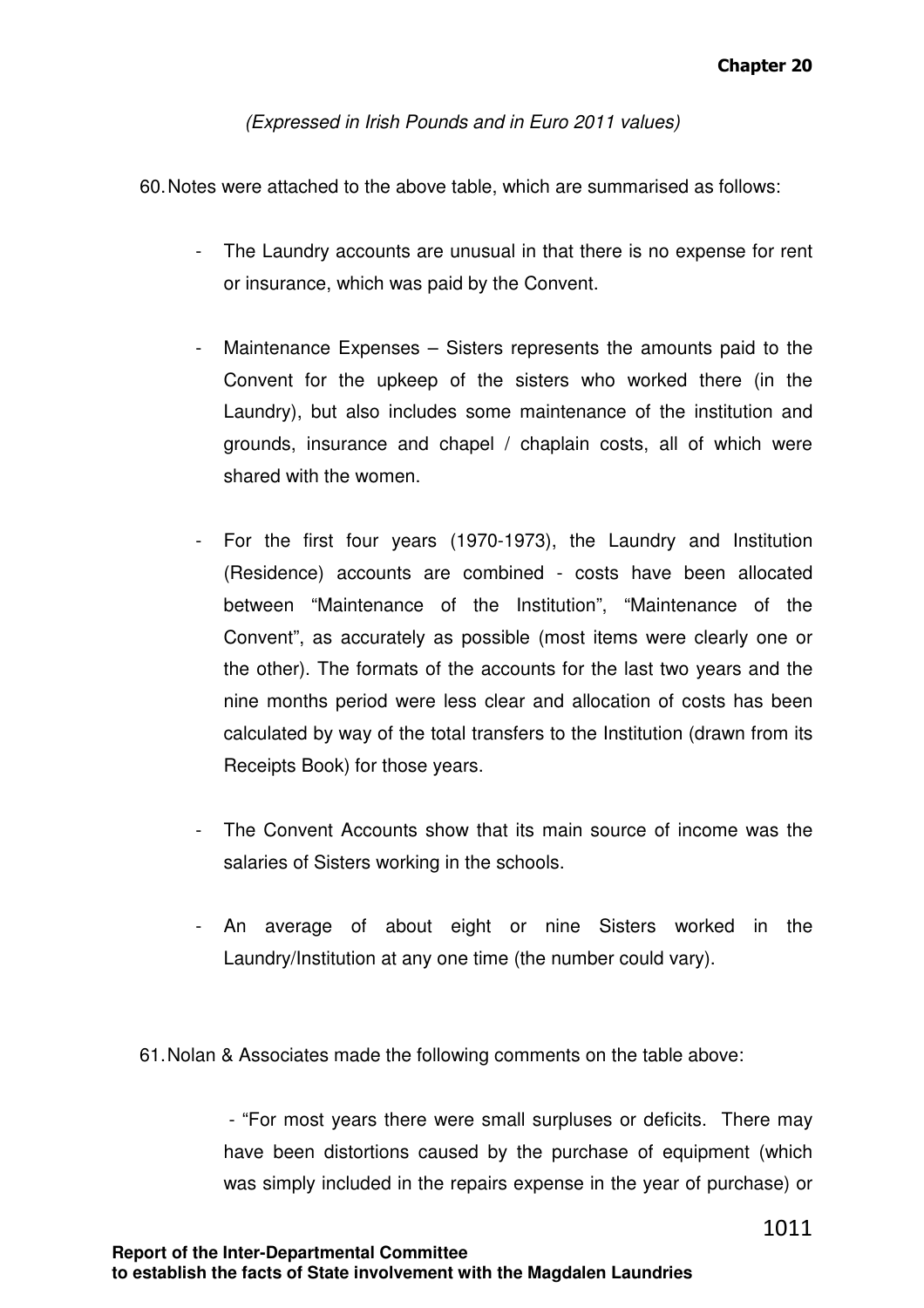because of the nature of Receipts and Payments accounts, which don't use accruals to relate expenditures to the appropriate time periods".

– "The figures appear to support the contention by the Sisters that the purpose of the Laundry was both "to provide the residents with an activity and to produce funds to support them, and that it was never run on a commercial basis".

## Sisters of Mercy

- 62. The following information and figures are taken from a report prepared by L & P Trustee Services Limited on the basis of available diocesan returns for the Magdalen Laundry, Galway.
- 63. As noted previously, the figures included in the Diocesan Returns are comprised of three separate income and expenditure accounts i.e. one for each bank account.
- 64. The 3 separate income and expenditure accounts, relating respectively to the Convent & Home, Laundry and Capital bank accounts were reviewed and analysed for each of the available 24 years to determine which items related to the operation of the Laundry.
- 65. This data was used to prepare an average annual income and expenditure statement for the Laundry for the period under review. This is expressed in historic Irish pounds and 2011 euro values and is set out in the following table: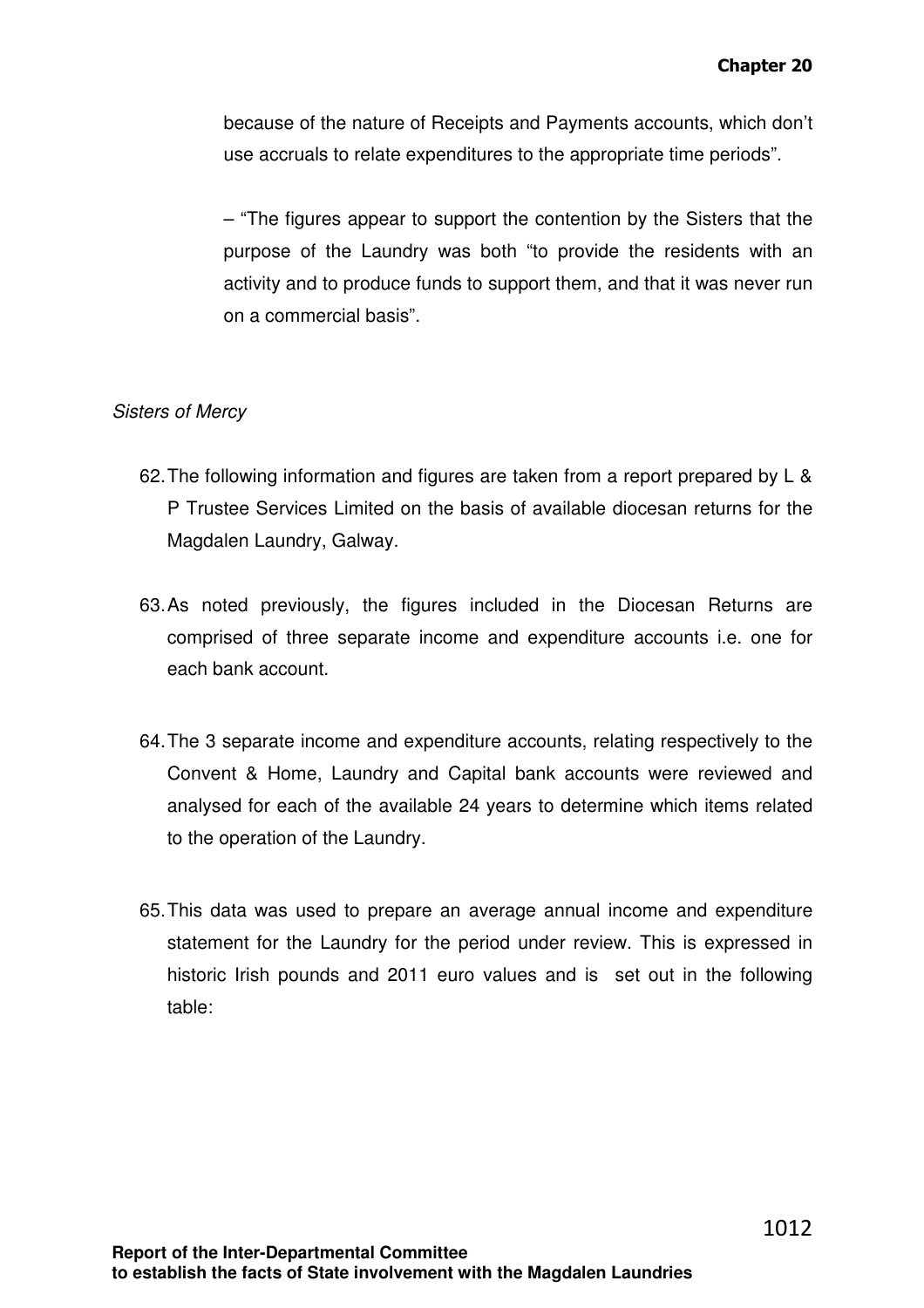| <b>Average annual Laundry</b><br>related<br>cash-flows | £<br><b>Average actual figures</b> | <b>Euro</b><br>(Average after yearly<br>figures have been<br>Indexed to 2011 values) |
|--------------------------------------------------------|------------------------------------|--------------------------------------------------------------------------------------|
| Laundry receipts                                       | 31,681                             | 815,774                                                                              |
| Laundry expenses                                       | (19, 489)                          | (479, 709)                                                                           |
| <b>Net Laundry income</b>                              | 12,192                             | 336,065                                                                              |
| General expenses<br><b>Surplus</b>                     | 6,375<br>5,817                     | 76,922<br>159,143                                                                    |
| Capital expenditure                                    | (3,891)                            | (109, 372)                                                                           |
| <b>Net Surplus</b>                                     | £1,926                             | €49,771                                                                              |

Average annual income and expenditure for the Magdalen Laundry, Galway for a 24 year period between 1943 and 1971 as detailed in paragraph 23 (Expressed in Irish Pounds and in Euro 2011 values)

66. The following notes were attached to the above table, in relation to the basis on which these figures were prepared:

- The figures included in the report are cash-flow figures and as such, capital expenditure on items such as machinery, delivery vans, etc. has been written-off in the year of acquisition.
- The Laundry-related figures were averaged over the 24 years, i.e. over all years for which accounts have survived.
- These figures were then indexed-up on a year-by-year basis so as to also show them in 2011 values; and then averaged over the 24 years.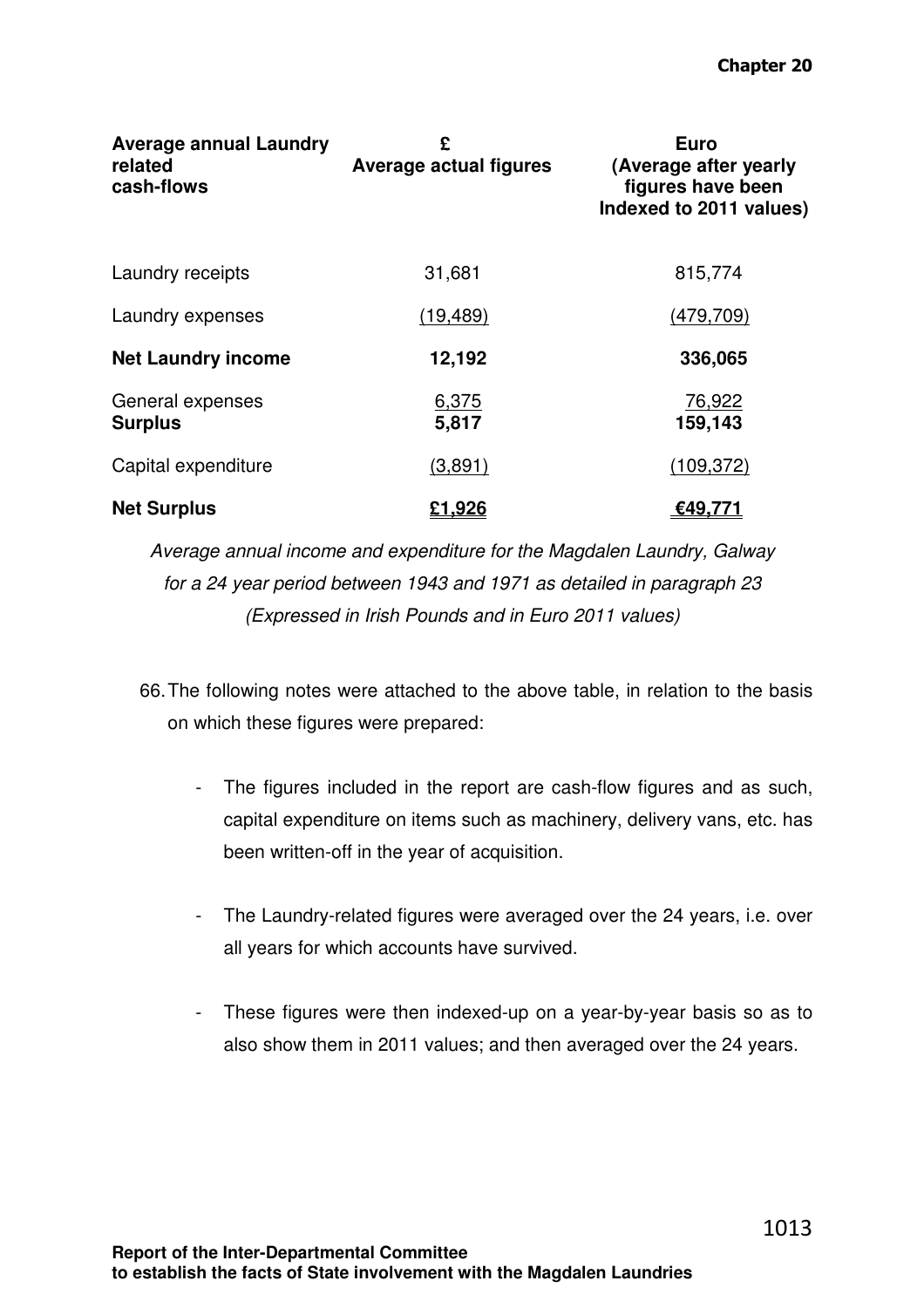- 67. L & P Trustee Services also made the following comments on the findings of these calculations:
	- "The Laundry element of the Home generated a surplus for 16 of the 24 years and a deficit for the other eight years".
	- The average annual Laundry-related surplus for the 24 years was IR£1,925. When all the figures are indexed to 2011 values, the average annual Laundry related surplus increases to €49,771".
	- "Were these figures to have been prepared in respect of a business, charges would have been recorded for the services provides by the Sisters of Mercy in the management and operation of the Home and laundry and for the utilisation of its premises. However, as this was a charitable undertaking no such charges are recorded".
	- "There is no evidence of the Home, Laundry or Capital bank accounts receiving any State subvention".
	- "The average annual capital expenditure appears to reflect a pattern of continual modernisation of equipment, machinery and premises".
	- "While the figures above indicate that the Laundry element of the Home generated an average annual surplus over these 24 years, the Sisters of Mercy continued to care for 18 Women in the Home after the closure of the Laundry in 1984 for the remainder of their lives. For some Women, this provision included financing care in Private Nursing Homes prior to the introduction of the Nursing Home Support Scheme in late 2009".